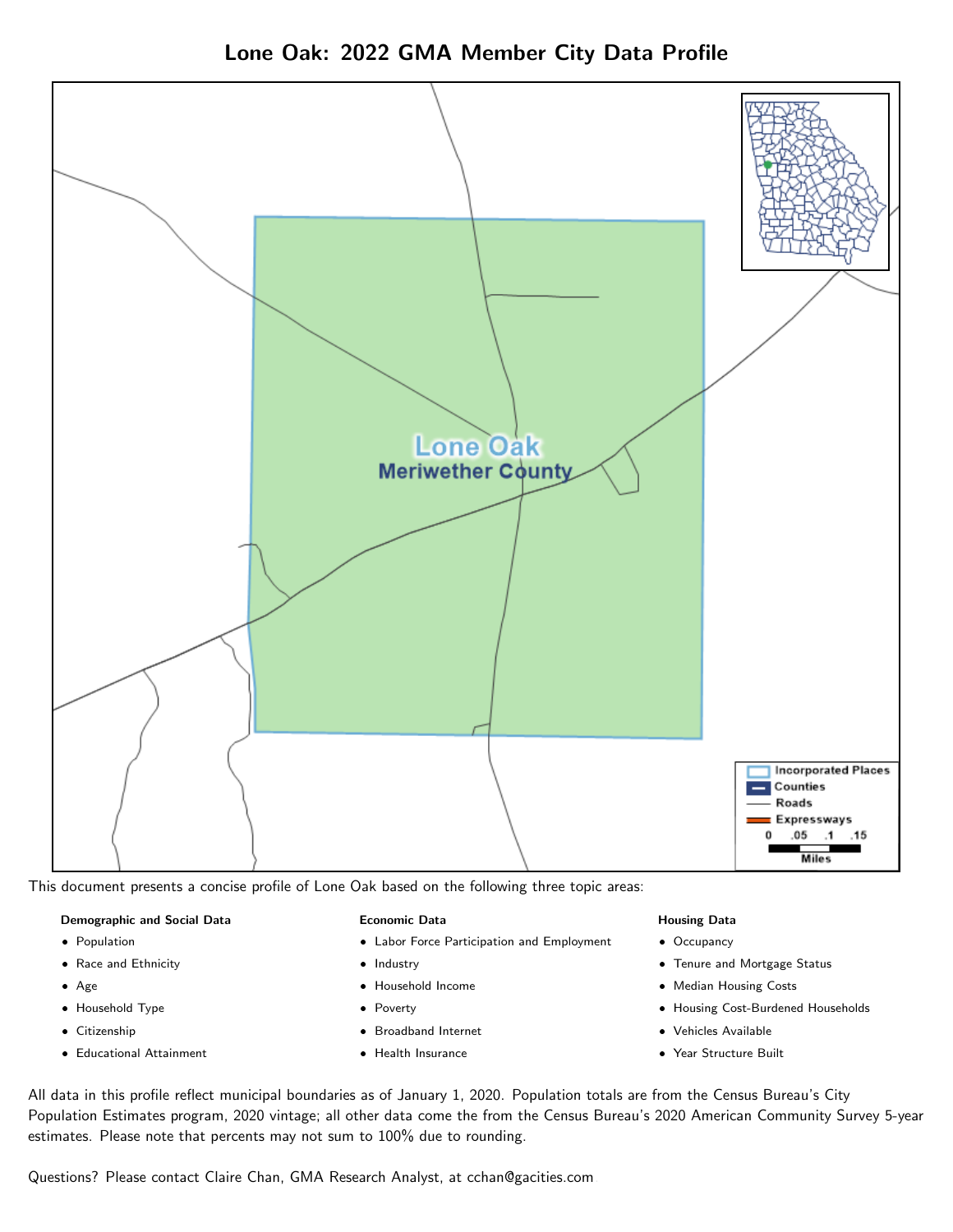# Lone Oak: Demographic and Social





# Native Born 100%

### Race and Ethnicity



Source: U.S. Census Bureau, City Population Estimates, 2020 vintage Source: American Community Survey, 2020 5-year estimates, table B03002

# Household Type



Source: American Community Survey, 2020 5-year estimates, table B01001 Source: American Community Survey, 2020 5-year estimates, table B11001

# Educational Attainment



Source: American Community Survey, 2020 5-year estimates, table B05002 Source: American Community Survey, 2020 5-year estimates, table B15002



**Citizenship**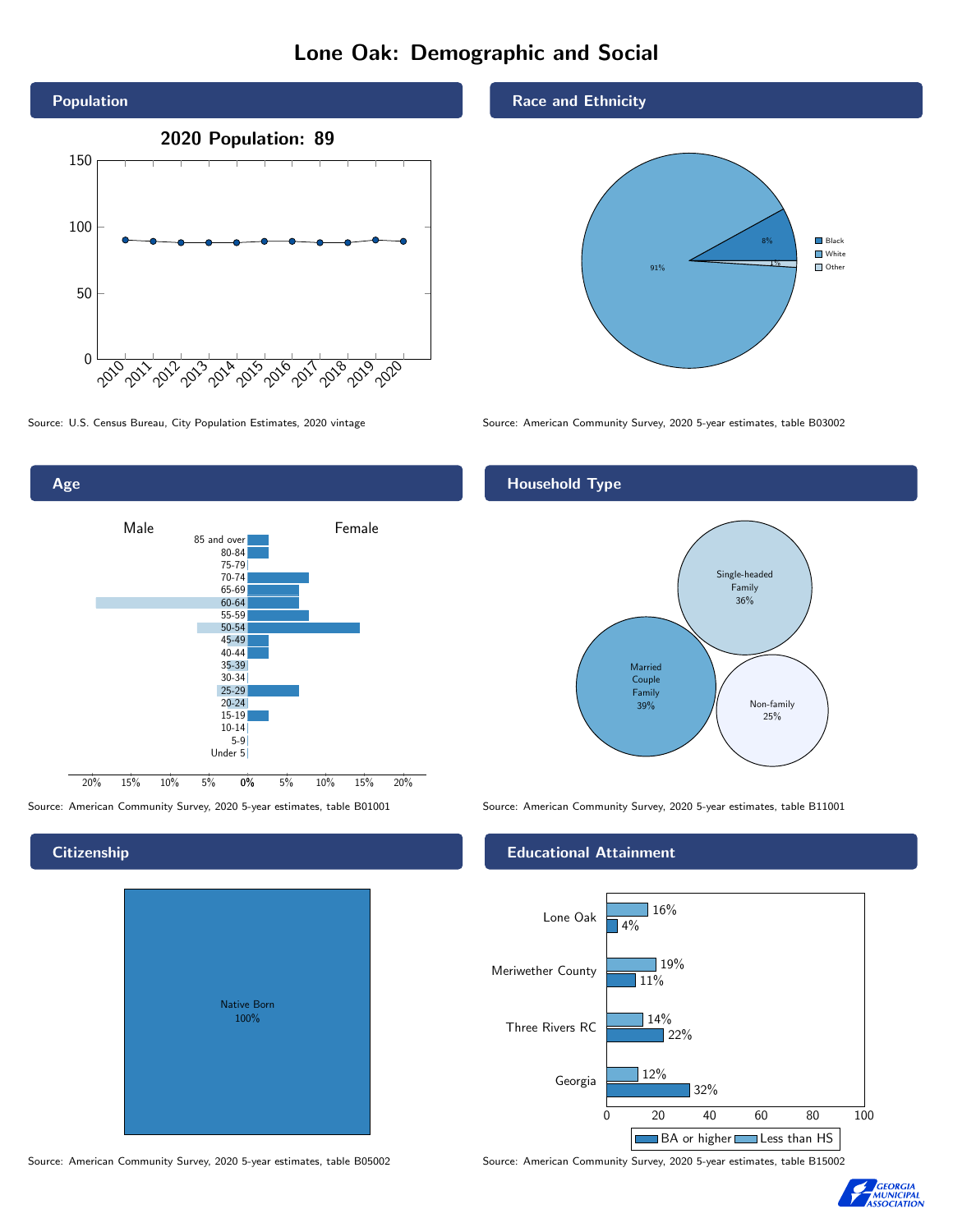# Lone Oak: Economic



Source: American Community Survey, 2020 5-year estimates, table B23001 Note: Unemployment rate is based upon the civilian labor force.



Source: American Community Survey, 2020 5-year estimates, tables B19013 and B19025 Source: American Community Survey, 2020 5-year estimates, table B17010



Industry

| Agriculture, forestry, fishing and hunting, and mining      | $0\%$ |
|-------------------------------------------------------------|-------|
| Construction                                                | $0\%$ |
| Manufacturing                                               | 45%   |
| <b>Wholesale Trade</b>                                      | 17%   |
| Retail Trade                                                | 10%   |
| Transportation and warehousing, and utilities               | 7%    |
| Information                                                 | $0\%$ |
| Finance and insurance, real estate, rental, leasing         | $0\%$ |
| Professional, scientific, mgt, administrative, waste mgt    | 10%   |
| Educational services, and health care and social assistance | 7%    |
| Arts, entertainment, recreation, accommodation, food        | $0\%$ |
| service                                                     |       |
| Other services, except public administration                | $0\%$ |
| Public administration                                       | 3%    |

Source: American Community Survey, 2020 5-year estimates, table C24030

# Poverty



# Health Insurance



Source: American Community Survey, 2020 5-year estimates, table B28002 Source: American Community Survey, 2020 5-year estimates, table B18135